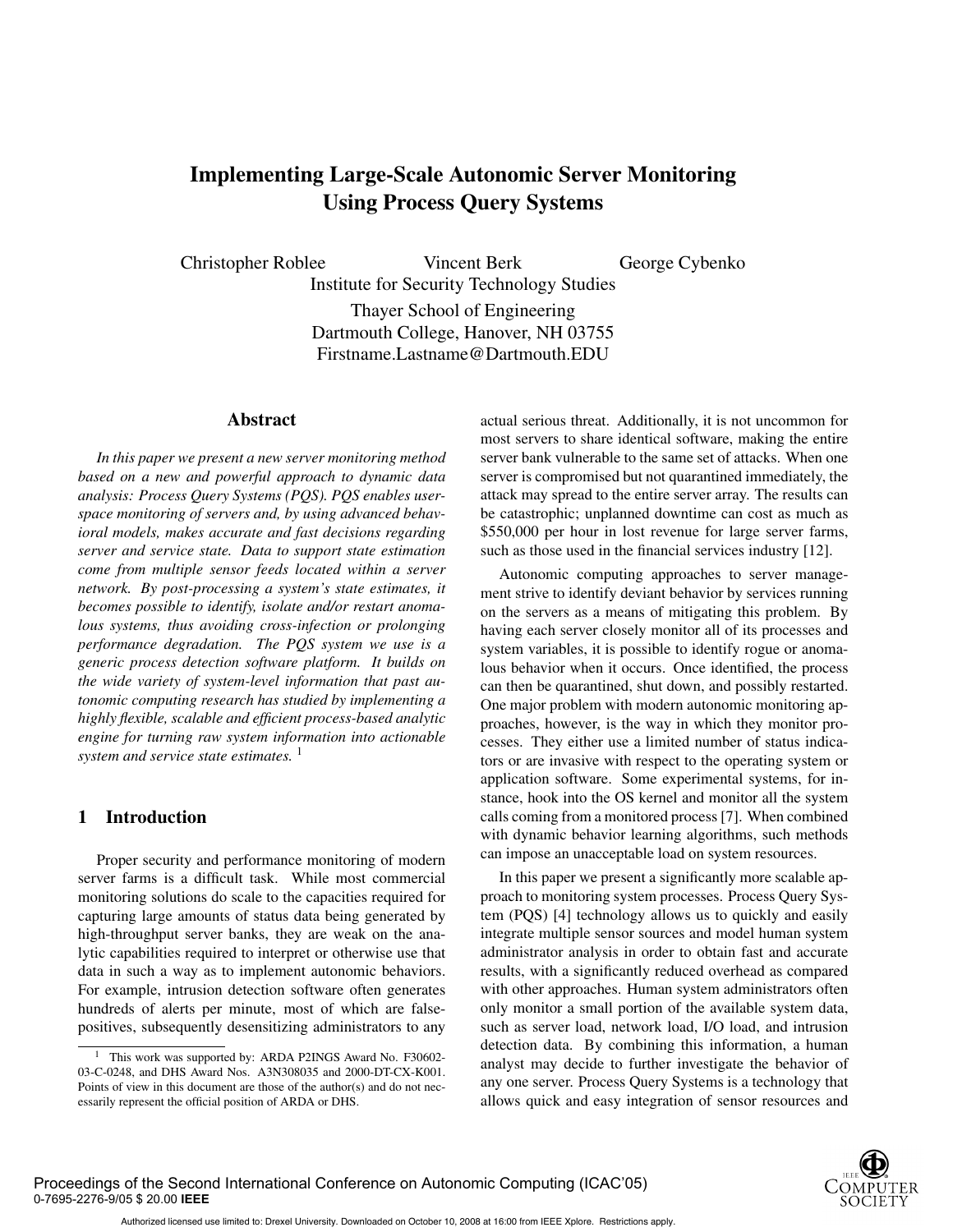uses custom built models to detect evidence of occurring processes in the observed environment. Because of its level of abstraction, the programmer can focus on these process models instead of system design or sensor input. By correlating externalized host state with network-level context, PQS models can provide administrators with a clearer picture of network state and facilitate self-healing actions.

Our system combines user-space process monitoring, such as system load, I/O load, and fork behavior with intrusion detection data and loads it into the PQS processing core. We will show how our process models can significantly reduce false positive rate of the connected IDS systems, and how deviant process behavior can be easily detected, and qualified without a significant increase in server system load.

The next section contains a short introduction to the concepts behind Process Query Systems. Section 3 describes the server monitoring architecture we have implemented using PQS, including the sensor types and process models. Experimental results using a testbed server network are in Section 4 while Section 5 is an analysis of our findings with suggestions for future work.

# **2 Background**

In this section we take an in-depth look at the new Process Query System (PQS) technology, as well as the current state-of-the-art in server monitoring systems. The particular implementation of a PQS that we used for this work was called "TRAFEN", the TRacking And Fusion ENgine [1]. We also discuss the general problem of server monitoring in more detail.

#### **2.1 Process Query Systems**

Process Query Systems are a new paradigm in which user queries are expressed as process descriptions. This allows a PQS to solve large and complex information retrieval problems in dynamic, continually changing environments where sensor input is often unreliable. The system can take input from arbitrary sensors and then form hypotheses regarding the observed environment, based on the process queries given by the user. Figure 1 shows a simple example of such a model. Model  $\mathcal{M}_1$  represents a state machine  $S_1 = (Q_1, \Sigma_1, \delta_1)$ , where the set of states  $Q_1 = \{A, B, C\}$ , the set of observable events  $\Sigma_1 = \{a, b, c\}$ , and the set of possible associations  $\delta_1$  :  $Q_1 \times \Sigma_1$  consists of  $\delta_1 = \{\{A,a\}, \{B,a\}, \{B,b\}, \{C,c\}\}\$ . Notice how this process is able to produce observed event *a* in both state *A* and state *B*. A possible event sequence recognized by this model would be:





**Figure 1. A Simple Process Model,** *M*<sup>1</sup>



**Figure 2. Another Process Model,** *M*<sup>2</sup>

which we will write as  $e_{1:5} = aabcb$  for convenience. Possible state sequences that match this sequence of observed events could be *AABCB*, or *ABBCB*, both of which are equally likely given  $M_1$ . A rule-based model would require many rules to identify this process, based on all the possible event sequences. Below is a set of all the rules necessary for detecting single transitions:

$$
AA \rightarrow \{aa\}
$$
  
\n
$$
AB \rightarrow \{aa\}, \{ab\}
$$
  
\n
$$
BB \rightarrow \{aa\}, \{ab\}, \{ba\}, \{bb\}
$$
  
\n
$$
BA \rightarrow \{aa\}, \{ba\}
$$
  
\n
$$
BC \rightarrow \{ac\}, \{bc\}
$$
  
\n
$$
CC \rightarrow \{cc\}
$$
  
\n
$$
CB \rightarrow \{ca\}, \{cb\}
$$
  
\n
$$
CA \rightarrow \{ca\}
$$

Needless to say the list of possible event sequences for double transitions is massive (e.g. transitions *AAA*, *AAB*, *ABB*, *ABC*, ... etc.) and only grows when we consider dealing with the possibility of missed observations. Rules would then have to include sequences that have two transitions for a single observed event, albeit with a lower priority accounting for the fact that we expect only few observations to go missing.

We now introduce a second model  $M_2$ , shown in Figure 2, defined by state machine  $S_2 = (Q_2, \Sigma_2, \delta_2)$ . Consider that both processes are regularly and concurrently occurring in the observed environment. Note that the process

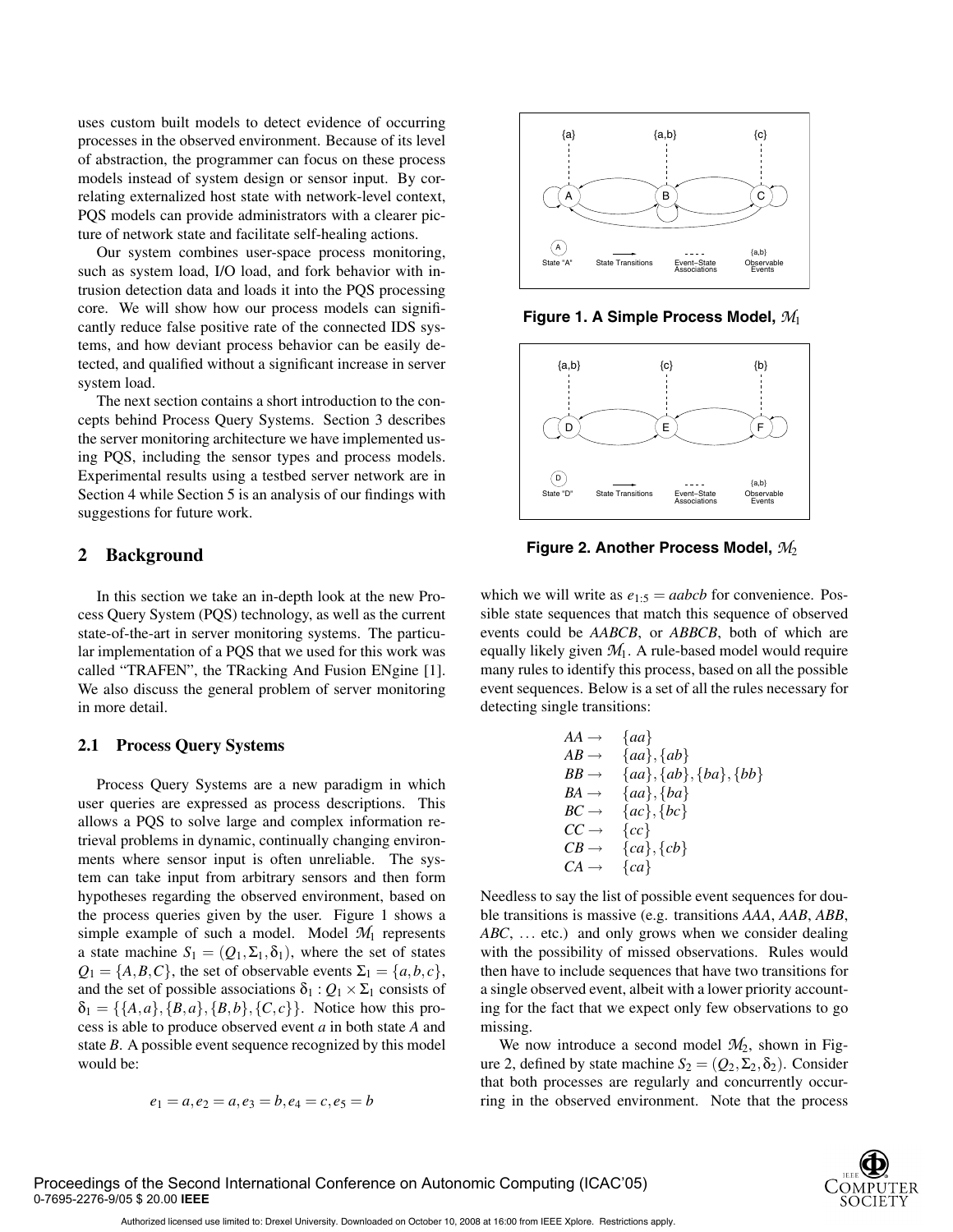states are labeled differently, i.e.  $Q_1 \cap Q_2 = \emptyset$ , although both processes produce the same set of observable events, i.e.  $\Sigma_1 \cap \Sigma_2 \equiv \Sigma_1 \equiv \Sigma_2$ .

Now consider the following sequence of events:

*e*1:24 = *abaacabbacabacccabacabbc*

where each observation may have been produced by instances of model  $M_1$ , model  $M_2$ , or be totally unrelated. It must be noted that any modeled process may very well be occurring multiple times concurrently. A Process Query System uses multiple hypothesis, multiple model techniques to disambiguate observed events and associate them with a "best fit" description of which processes are occurring and what state they are in. By comparison, a rule-based system would become extremely complex for the above situation and quickly become unmaintainable and unintelligible. Additional problems with rule-based approaches arise when probabilities are assigned to the state transitions, and/or the event productions, as with Hidden Markov Models.

Consider the following example. Assume that the first model describes the dynamics of a propeller plane, and the second model describes the dynamics of a fighter jet, both observed by radar. It may very well be possible that there are several propeller planes and a group of fighter jets in the same airspace, all within radar range. The PQS will use the radar data as input observations together with the two models to disambiguate which radar observations were triggered by which aircraft by associating radar observations using the models. Subsequently, the hypothesis will be that there are several instances of the model  $\mathcal{M}_1$  (the propeller plane) and a group of instances of model  $M_2$  in the observed environment. Since the environment is dynamic, the *top hypothesis* will be changing continuously as planes move in and out of radar range.

A PQS is a very general and flexible core that can be applied to many different fields. The only elements that change between different applications of a PQS are the format of the incoming observation stream(s) and the submitted model(s). Compare this with a traditional DBMS; inventory tracking systems, accounting, customer databases, etc. are all different applications that, at the core, are based on the same DBMS. Likewise we have implemented vehicle tracking systems, server farm monitoring applications, enterprise network security trackers, and covert timing channel detectors using the same PQS software core by simply supplying a different observation stream and a different set of models. Internally, a PQS has four major components that are linked in the following order:

- 1. Incoming observation handling and sensor subscription.
- 2. Multiple hypothesis generation.
- 3. Hypothesis evaluation by the models.
- 4. Selection, pruning, and publication.

To summarize, the major benefits of a PQS are its superior data management and applicability. The application programmer simply connects the input event streams and then concentrates on writing process models. Models can be constructed as state machines (above), formal language descriptions, Hidden Markov Models, kinematic descriptions, or a set of rules. All of these different model types are first compiled down to the fundamental PQML (*Process Query Modeling Language*) representation and then submitted to the PQS. The PQS is then ready to track processes occurring in a dynamic environment and continuously present *the best possible explanation of the observed events* to the user.

#### **2.2 Related Work**

In recent years there has been significant research into different implementations of self-awareness and selfhealing in server environments. Dudley et al. describe the motivations and architectural concepts underlying much of the work in this space [5].

Commercially-available server monitoring platforms, such as NimSoft's NimBUS [11] and JJ Labs' Watch-Tower [10], offer robust, lightweight sensing and reporting capabilities across large server farms. However, these types of solutions are oriented towards massive data collection and performance reporting, and leave much of the final analysis and decision-making to the administrator. Our approach automates this analysis by identifying failure states probabilistically, based on behavioral models. Sottile et al. [13] and Ferreto et al. [6] also present scalable, lightweight architectures for cluster monitoring.

Kreidl et al. apply the host-based Autonomic Defense System to solve a similar problem through model-based detection and response [9]. Their approach involves offline training of Markov models to represent different attack scenarios. The architecture is different from ours, in that sensing, detection and control components run on the individual hosts themselves. We hope to use PQS to determine the viability of a joint network and host-based paradigm built on a centralized architecture for detecting and responding to server failures.

Theriault et al. compare local and orchestrated mechanisms for the autonomic detection and mitigation of a distributed e-mail denial of service attack [14]. Like our system, theirs uses data from multiple observation spaces to support coordinated detection of attacks.

Forrest et al. have proposed methods of detecting anomalous host behaviors by monitoring system call sequences of selected Unix processes [7]. This requires the offline construction of normal pattern databases for each

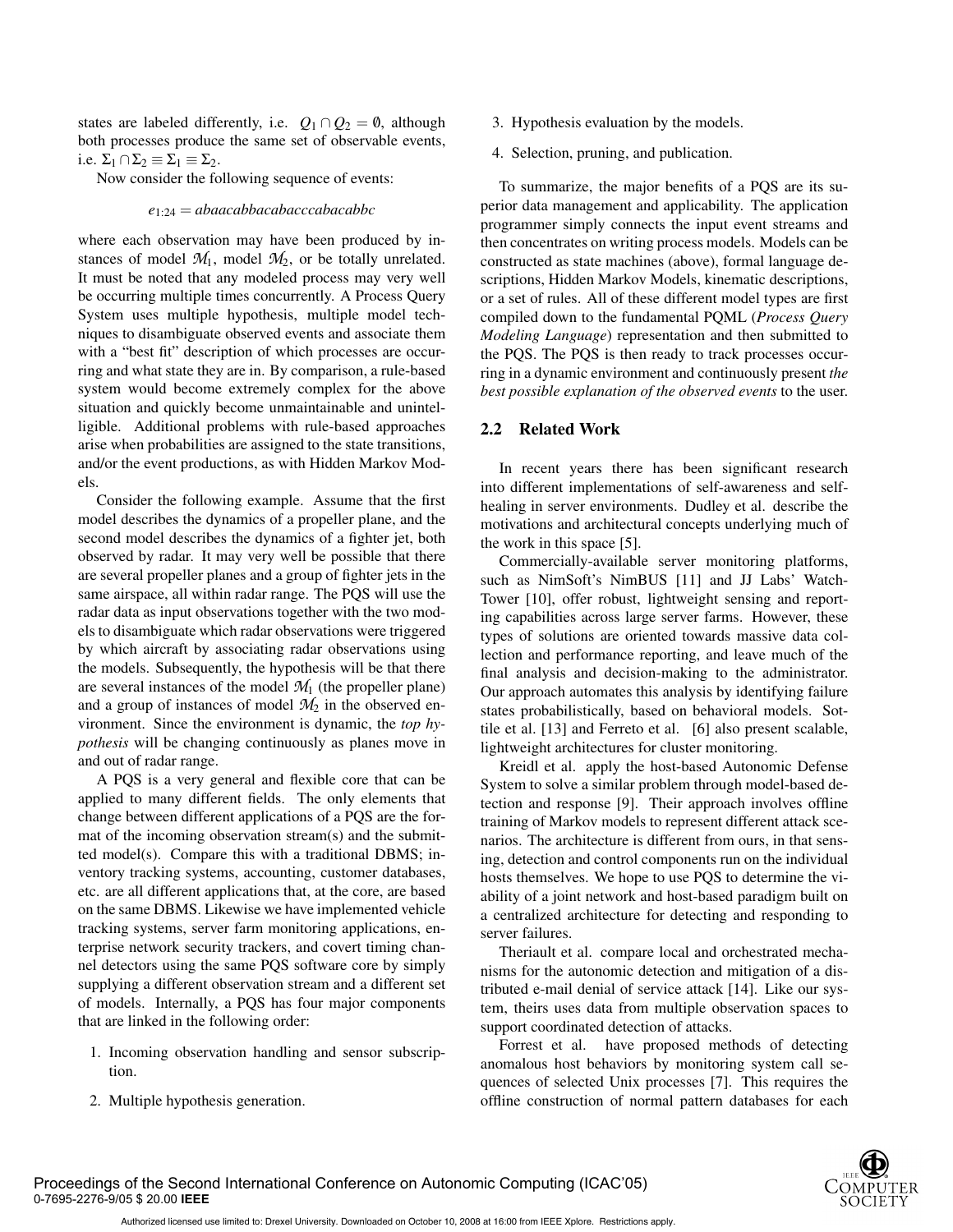monitored application. The online detection of anomalous traces is a difficult task to scale, however, as every server can exhibit different system call behaviors for the same applications. Runtime analysis of system calls can furthermore curtail the monitored server's performance.

Backdoors [2] is a system architecture for the remote detection and repair of OS damage with non-intrusive probes. This system imposes no overhead on OS resources, but requires the installation of a dedicated hardware control channel and specialized OS extensions (kernel hooks) to monitor performance metrics. Our platform uses passive, platformagnostic sensors that run in user-space to extract similar OS state information. This sensing architecture is light-weight and portable, as it does not require any significant host reinstrumentation.

#### **2.3 Problem Considerations**

There are many conceptual and operational challenges in implementing a scalable and effective server monitoring framework. It is useful to first redefine the issue of scalability in the context of process query systems and server awareness.

We consider scalability at multiple levels in a monitored system as consisting of the following qualities:

- 1. Detection performance (e.g., false positives and false negatives).
- 2. Runtime performance of analytic engine (e.g., the TRAFEN core).
- 3. Sensor performance (e.g., quality of generated observable).

In order for our system to be scalable, these qualities should not degrade with increases in the following parameters:

- 1. Total number of monitored hosts.
- 2. Total number and complexity of monitored services per host.
- 3. Size of real-time generated hypothesis sets.
- 4. Number of submitted process models in the system (i.e., distinct scenarios tracked on a given node).

In general, as the number of tracked process instances grows, so does the difficulty of the decision making. In many ways, server monitoring is more complex than tracking physical objects, as the observables are significantly more interleaved and generally less reliable. For instance, in tracking a projectile or a vehicle, the observation space is limited to a set of measured coordinates, which have a welldefined meaning in the problem domain. When tracking

multiple instances of related and unrelated server failures, however, one must deal with significantly more complex and less deterministic observables, such as resource utilization and execution behaviors.

One simple, yet significant advantage in monitoring servers over physical objects is the data and hypothesis reduction offered by deterministic host identification: unique IP addresses. We can easily use the servers' IP addresses as unique keys to map observations in the analytic engine. Therefore, detection performance should scale linearly with the number of monitored hosts, since we don't need to disambiguate between their emitted observables.

The true challenge thus becomes realizing generality in the decision logic with respect to each monitored node. If the models or sensors are over-trained for specific servers, then the logic will not scale well to networks of servers.

Another important question is whether or not there is a significant benefit in aggregating data from multiple hosts. This would potentially enable the learning of network baselines and the identification of outlier hosts. Considering the heterogeneity of most server environments, however, this could prove difficult.

# **3 Architecture**

In this section, we describe the fundamental components of our approach to autonomic server monitoring, and how they integrate with our current PQS implementation, TRAFEN (TRacking And Fusion ENgine). The host-level component is a user-space sensor, which monitors host behavior and publishes significant events to a TRAFEN engine as observations. The TRAFEN engine fuses this information with observations from other sensors using custom process models, which hold the high-level evaluation logic. Models correlate host-generated events with events from other spaces, such as network sensors, that pertain to network-level indicators of host failure. From the output of these process models, administrators or higher-level TRAFEN instances can make valuable conclusions about the state of one or more nodes in the monitored network.

#### **3.1 User-space Sensors**

The purpose of the user-space sensor is to collect and pre-process host-level state data and to generate sufficient, meaningful events in order to enable host verification at higher levels in the system. The principal design consideration for these sensors is that they operate in a relatively non-intrusive manner, and that they require minimal host reinstrumentation upon deployment. Events are generated on a reactive basis when short-term or long-term anomalies in any of the monitored host metrics are detected. These events are subsequently published to the TRAFEN system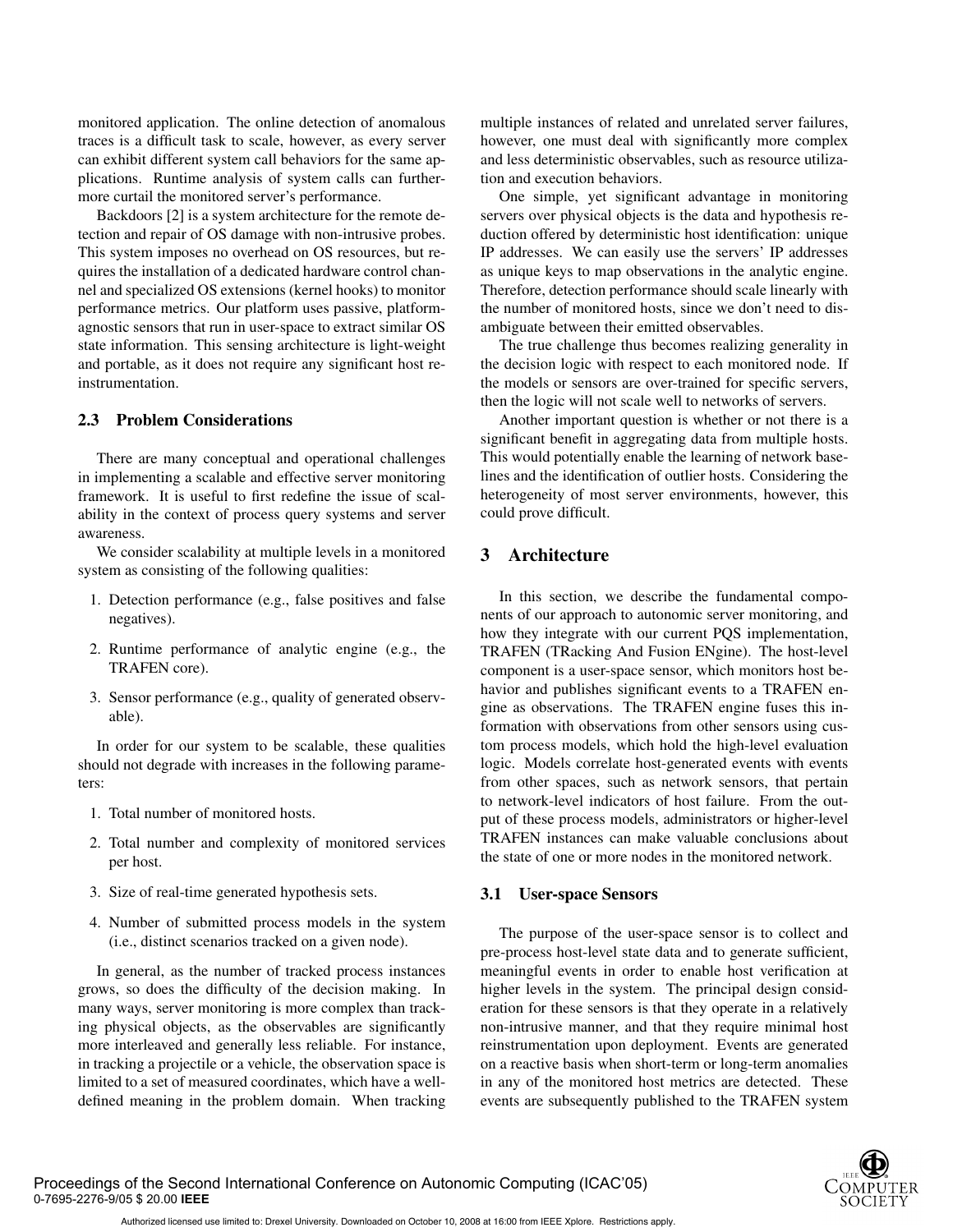

**Figure 3. The user-space sensor running on monitored host.**

as observations over a dedicated TCP socket connection. Observations are treated as possible symptoms of largerscale host or service failures, or security compromises.

The user-space sensor, shown in Figure 3 comprises two decoupled modules: a state extractor and an evaluator. The state extractor samples a set of raw process-level and system-level performance metrics at regular intervals. The state extractor can be configured to monitor or exclude from monitoring any subset of processes. This allows for the reduction in the number of generated events, and subsequently noise, by limiting evaluation to specific applications. The state extractor's performance may also be tuned by adjusting its sampling rates. At present, this is the only machine-specific configuration required by the sensors. The state extractor acquires the following metrics:

#### **For each monitored process:**

- process ID (PID)
- process state
- percent memory utilization in MB
- percent process CPU utilization
- process parent name
- process parent ID (PPID)

#### **For the entire system:**

- percent total system memory utilization
- percent total system CPU utilization
- total number of processes
- total MB sent and received over network interface
- total number of disk IO operations
- total number of active sockets open

The raw data is extracted from the */proc* file system, while other system-level properties, such as IP address and time stamps are acquired through external calls to shell commands. These indirect measures of host behavior provide a fairly platform-agnostic view of a system's runtime state and can be extracted non-invasively, without reinstrumenting the kernel or application code. The evaluator consumes this continuous stream of state samples, and generates an event when it detects something extraordinary across them. The sensor provides for two basic event models:

- Routine, continuous events (e.g., *system CPU usage up 30%*).
- Relatively infrequent, discrete events (e.g., *httpd process forks a shell process*).

Both alert categories are highly valuable as potential manifestations of system or service failure to the detectors at the TRAFEN level, so we account for both in our process models and sensor architecture.

A fundamental challenge to developing robust host sensors for effective and lightweight anomaly monitoring is that many instances will in practice generate excessive amounts of redundant or insignificant events, possibly degrading host, network, and detector performance. It is often difficult at the host level to distinguish normal or acceptable variations in runtime variables from true anomalies. Many host sensors address this by capturing characterization baselines of each performance metric during an initial training phase. This can be a lengthy and burdensome process, however, and we hope to minimize the degree of machine-specific configuration. Extensive sensor training can reduce the generation of seemingly irrelevant observables (e.g., system CPU utilization increase). However, we do not want the evaluator to simply ignore these traces, as they might be valuable in a higher-level context as symptoms.

To manage the evident tradeoffs between monitor runtime performance, portability and detection accuracy, the evaluator aggregates performance metrics over sampling windows to effectively maintain smoothed, running averages. The sensor, in turn, listens for short-term and longterm deviations in OS and target application behavior by comparing each metric slope to threshold values. When a new sample exceeds the previous window average by this threshold, an event is generated. Hence, the slope thresholds and sampling window length control the sensitivity of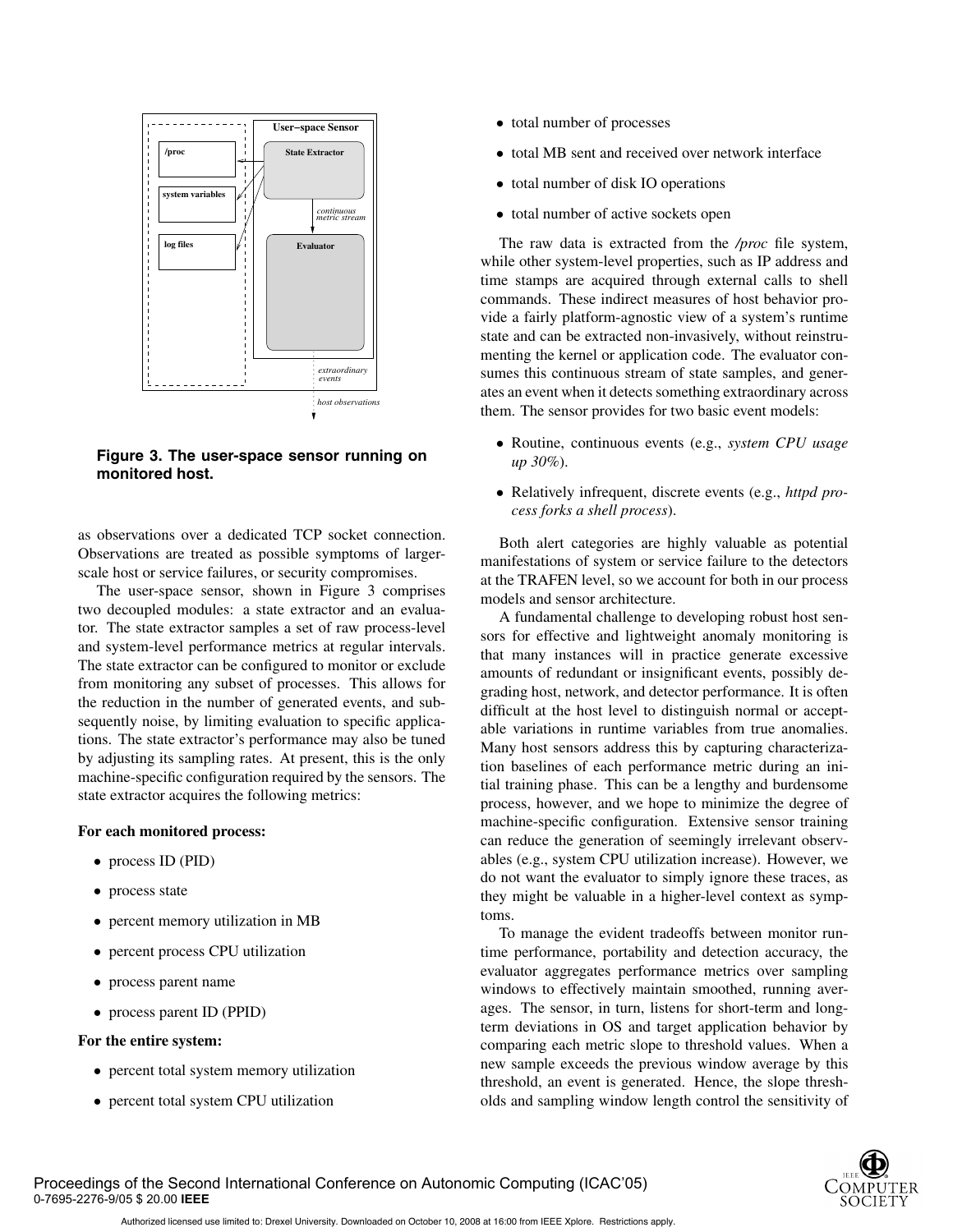the sensor. This coarser-grained analysis reduces the overall frequency of false alert generation and doesn't require *a priori* determination of acceptable behavior ranges.

# **3.2 Event Format**

When a user-space sensor detects an anomalous trace in one of the monitored host metrics, it generates an event to describe the perceived host state and publishes it to TRAFEN. Each event is assembled as a TRAFEN observation - a structured, canonical format that only contains information that is relevant to higher-level entities. To enforce this level of granularity, significant host events are generally translated into higher-level semantics (e.g., *System memory up*  $15\% \rightarrow SYS.MEM$ ). Observations are collections of name-value pairs and adhere to a simple ontology, demonstrated in the examples below.

```
HostObservation {
    time: Thu Jan 06 13:34:05 EST 2005
    type: SYS.PROCS.GROWTH
    ip: 10.0.0.20
    num_procs: 56
}
HostObservation {
    time: Thu Jan 06 13:33:04 EST 2005
    type: PROC.CPU
    ip: 10.0.0.24
    name: sftp-server
    pid: 30039
    state: S
    parent_name: sshd
    ppid: 30038
}
```
The observation's *type* field is a generic descriptor for the type of anomaly detected at the host. Observations are divided into two semantic categories: continuous and discrete. Continuous observations correspond to slope anomalies, whereas discrete observations correspond to singular, categorical sensed events. Observations are subdivided into process-level (*PROC.\**) and system-level (*SYS.\**). The observation type hierarchy shown in Table 1 illustrates the type and granularity of information that is fed into TRAFEN.

#### **3.3 Models**

Leveraging the extensibility of the TRAFEN system, we have developed a suite of novel process models to perform event correlation, scoring and problem determination. TRAFEN models encapsulate all of the necessary logic for



**Figure 4. An example state-machine process model,** *M*3**, for detecting generic attackrelated server compromises through host and network activity correlation.**

evaluating hypothetical tracks of observations from monitored hosts and network sensors. Since the TRAFEN infrastructure abstracts away the collection and mapping of host observations to process models, the administrator can concentrate on developing and experimenting with a set of underlying models by applying various state estimation techniques. For the purpose of autonomic host monitoring, each model is designed to track one of the following:

- Isolated host runtime performance.
- Correlated network and host activity.
- Aggregate network status.

The TRAFEN engine evaluates incoming observations one at a time, and checks if they are related by some modelspecific measure. Correlated events (events that are likely related) are gathered as tracks, which describe one possible host scenario. We have implemented several prototype models that embody the problem behavior of monitored entities with varying degrees of complexity and granularity. These initial models serve to reduce the overall rate of false positives in server failure detection.

We are currently working with process models that cover the following general scenarios:

#### 1. *Network intrusion and host-level manifestations:*

Models in this category analyze changes in host behavior after a network-level event relevant to that host (IP) has occurred. The underlying rationale for this design pattern is that host sensors will often report "exceptional events" that aren't actually alarming. Similarly, network-based sensors frequently generate false positives in response to innocuous network activity. Hence, there is often detrimental noise at both host and network levels. By tracking certain properties of reported host-level events, however, models can interpret finer-grained host activity and temporally correlate it

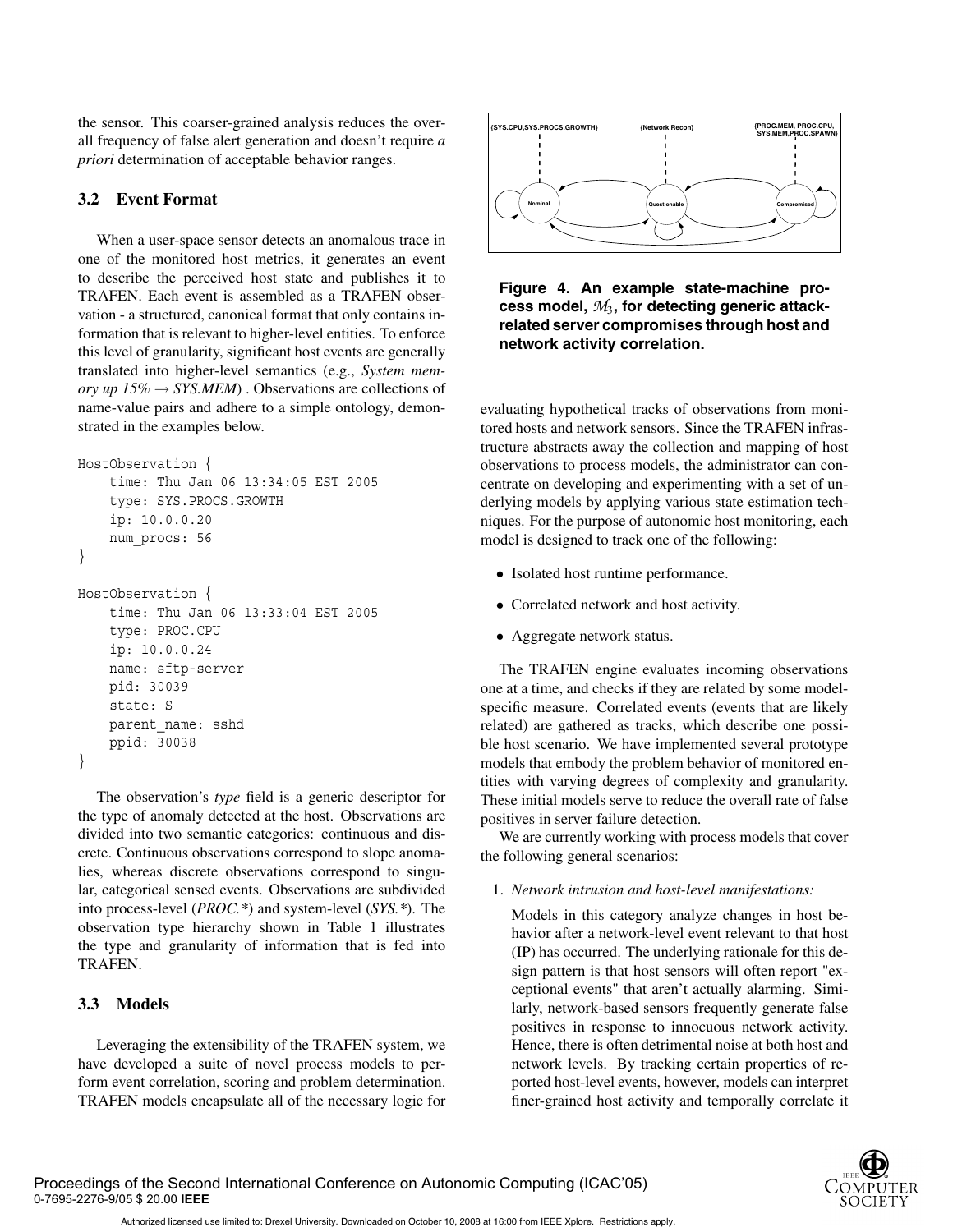| Communities types     |                                                           |
|-----------------------|-----------------------------------------------------------|
| PROC.MEM              | Process memory utilization                                |
| PROC.CPU              | Process CPU utilization                                   |
| SYS.DISK.IO           | Disk read/write operations                                |
| SYS.NET.RX            | Incoming network traffic                                  |
| SYS.NET.TX            | Outgoing network traffic                                  |
| <b>SYS.MEM</b>        | System memory utilization                                 |
| <b>SYS.CPU</b>        | System CPU utilization                                    |
| <b>Discrete types</b> |                                                           |
| PROC.SPAWN            | Spawning of a monitored process type (e.g., sh, httpd)    |
| PROC.TERM             | Termination of a monitored process type (e.g., sh, httpd) |
| SYS.PROCS.GROWTH      | Growth in number of processes                             |
| SYS.NET.SOCKS.GROWTH  | Growth in number of active network sockets                |
|                       |                                                           |

**Table 1. User-space sensor observation types Continuous types**

with pertinent network activity (by common IP). This should subsequently reduce the rate of false-positives and enable the system to arrive at more sensible hypotheses about the current state of a monitored host.

These models operate on two independent observation spaces, *H* and *N*, for the observable host and network events, respectively. The observations from each of these spaces at time *t* are denoted as  $h_{1:t} = (h_1, h_2, \ldots, h_t)$  and  $n_{1:t} = (n_1, n_2, \ldots, n_t)$ .

For each observation, arriving at time *t*, the model computes  $p(s_t|h_{1:t}, n_{1:t})$ , the conditional probability of how likely the current event sequence of host and network observations indicates a modeled attack or failure scenario,  $s_t$ , for a monitored host. At each time, *t*, the TRAFEN engine feeds many different subsets of the observation sequence (tracks) to each model for evaluation. Over time, many tracks accumulate and are scored according to the probability  $p(s_t|h_{1:t}, n_{1:t})$ . Tracks with lower scores are eventually pruned, and those remaining continue on to the subsequent iteration, where they may grow.

Figure 4 shows a simple state machine process model, *M*3, with three generic server states: *Q*<sup>3</sup> = {*Nominal*,*Questionable*,*Compromised*}. It treats variants such as short-term system CPU spikes (*SYS.CPU*) and aggregate process count growth (*SYS.PROCS.GROWTH*) as indicators of steady-state server behavior. When one or more NIDS observations with the same destination IP as the server arrives, it transitions to the *Questionable* state, where it waits for a specified timeout. If this is followed by the spawning of a monitored process type, a jump in system memory, or a series of *PROC.CPU* or *PROC.MEM* observations, the *Compromised* state is entered. In this state, the probability of compromise,  $p(s_t|h_{1:t}, n_{1:t})$ , grows

for each qualified host observation reported within the timeout.

#### 2. *Isolated host failure or performance degradation:*

Models in this category perform local diagnoses of host failures caused by system or service misconfigurations and application flaws. Such models do not make use of global network context, but the TRAFEN engine is still useful in making runtime assessments, as it can provide administrators with a concise and contextual view of the status of their servers.

We can configure TRAFEN to simultaneously evaluate observation streams using multiple models to formulate causal alternatives for each detected host failure or performance degradation. For instance, we could submit the host-network activity correlator model, *M*3, along with an isolated host degradation model, *M*4, to a TRAFEN instance. For simplicity, define *M*<sup>4</sup> as a state machine  $S_4 = (Q_4, \Sigma_4, \delta_4)$ , with equivalent states as  $M_3$ , i.e.  $Q_3 \equiv Q_4$ , and  $\Sigma_4 = \{h_a, h_b, h_c, h_d, h_e, h_f, h_g\} \subseteq H$ . Let  $\Sigma_3 = \{n_a, n_b, h_a, h_b, h_c, h_d, h_e, h_f\}$ , where  $\{n_a, n_b\} \subseteq N$ . Now suppose that TRAFEN receives the following sequence of host and network-level observations for an observed host (i.e., all share the same destination IP):

$$
e_{1:12} = h_e h_f h_g h_a h_g n_a h_g h_g h_g h_g h_g n_b
$$

Based on the scores generated by the two models over time, the following tracks would be returned as the combinations that most likely indicate the occurrence of their corresponding failure scenarios (*s*3, *s*4) on the observed host:

$$
\mathcal{M}_3 \rightarrow \quad h_e h_f h_a h_a n_a n_b \n\mathcal{M}_4 \rightarrow \quad h_e h_f h_g h_a h_g h_g h_g h_g h_g h_g
$$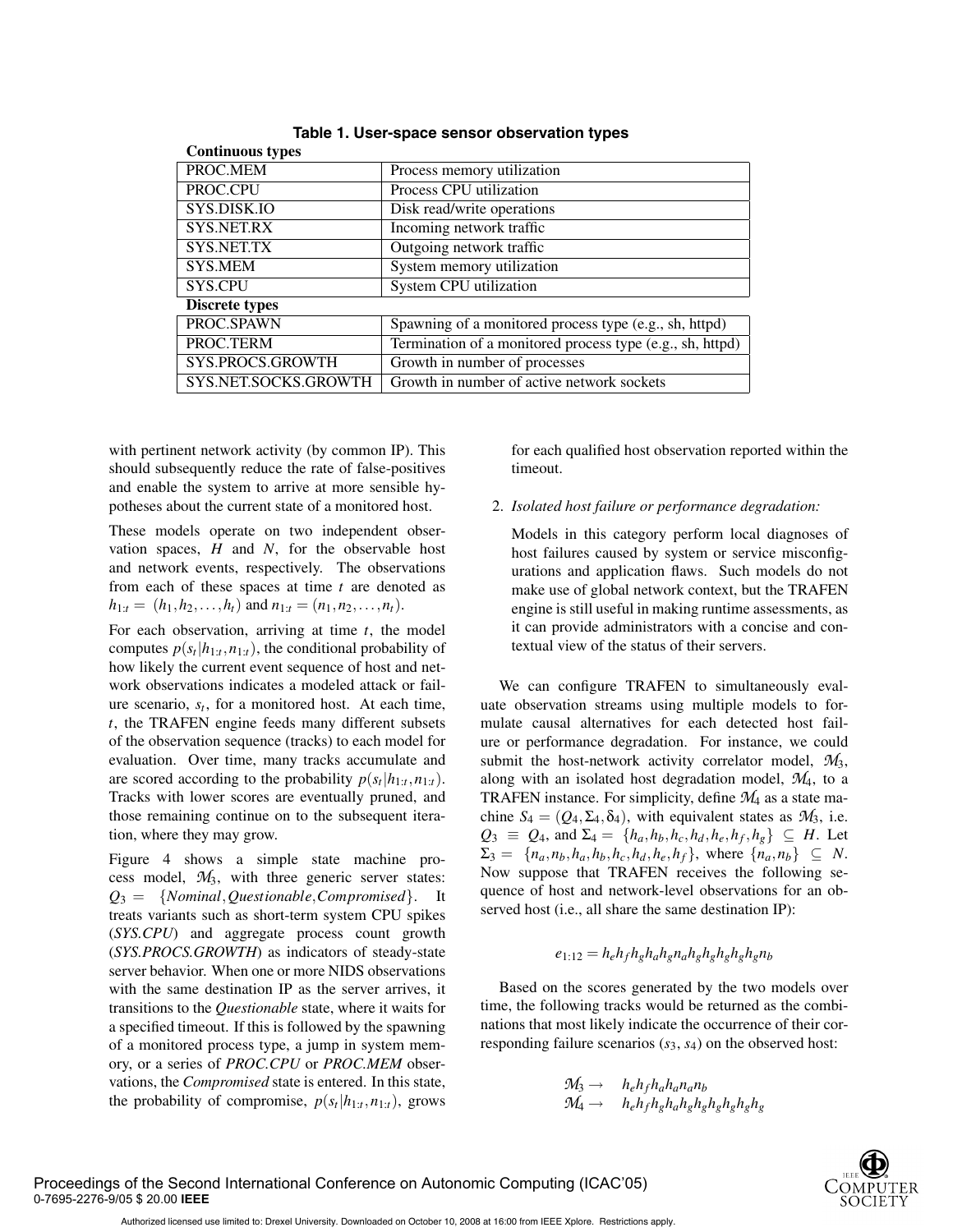The two models treat different event subsequences as indicators of  $s_3$  and  $s_4$ , and grow their track likelihoods independently. Therefore, each model forms its own conclusions about the observation sequence. In this example,  $M_3$  generates the likelihood  $p(s_3|h_{1:t}, n_{1:t}) = 0.55$  and  $M_4$ the likelihood  $p(s_4|h_{1:t}) = 0.9$ . TRAFEN subsequently concludes that this event sequence's target host is certainly "questionable", but that it is most likely facing some sort of an isolated failure, perhaps a misconfiguration. The observed network events  $(n_a, n_b)$ , are most likely not associated with an attack.

The resultant multi-model likelihoods can be compared using a threshold, as in [8], to identify the failure and facilitate an autonomic response:

$$
B < \frac{p(s_3 | h_{1:t}, n_{1:t})}{p(s_4 | h_{1:t})} < A
$$

If the ratio falls below the threshold, *B*, then *s*<sup>4</sup> is deemed the fault scenario occurring in the observed environment. Alternatively, if it is greater than the threshold, *A*, then *s*<sup>3</sup> is deemed the fault scenario. If the ratio falls between *A* and *B*, however, the system waits until more observations are received. By adjusting *A* and *B*, we can control the sensitivity of the response mechanism and enforce a minimum confidence before taking any action.

# **4 Results**

We have performed initial experiments of the system on a test-bed production network of heterogenous servers and workstations. Initial results have shown promise in our approach for detecting and qualifying server failures caused by network intrusions. In this section, we present the results from an experiment involving a prototype host-network activity correlation model, *M*3, described in 3.3.

#### **4.1 Experimental Setup**

The experimental testbed is a notional DMZ that consists of four Pentium III and IV servers, each running Red-Hat Linux and Apache HTTP server 2.0.40 or 2.0.52. A fifth machine on a separate network acts as an external attack host, from which a manual denial of service (DoS) attack is launched. Each server is instrumented with a userspace sensor, which runs continuously. In addition to aggregate system state, the sensors are configured to monitor the *httpd, bash,* and *sh* processes. The sensors' state extractor modules poll all of the monitored processes and system metrics once every four seconds. The sensor's evaluator modules smooth these continuous metric streams over a window of five samples.

The TRAFEN engine runs on a local Sun Fire 210 server with dual 1GHz UltraSPARC III processors and Solaris 9, and listens for observations from the monitored hosts over a dedicated TCP socket. TRAFEN also listens for observations from a mainstream network intrusion detection sensor (*Snort*), which monitors network traffic on the DMZ. Hence, we have two independent observation spaces.

The TRAFEN engine reports its real-time conclusions to a web-based user interface, which displays tracks of observations and associated scores. The scores (track likelihoods) are a quantitative measure between 0.0 and 1.0 of how likely a track of observations indicates an attack or failure scenario described by a submitted process model. Therefore, track scores are indirect, real-time measures of individual host condition with respect to criteria defined in the associated model. Each track score is also displayed qualitatively as a color-coded progress bar, which transitions from green to yellow to red based on modelspecific score thresholds. Red typically represents a host that has most likely been compromised, and requires immediate attention from an administrator or an autonomic healing mechanism. By submitting multiple process models, we can effectively monitor each host for multiple scenarios, as demonstrated in 3.3. For this experiment, however, we load only our prototype host-network correlation model, *M*3.

During experimentation, we record the evolution of the track scores and corresponding progress bars for each monitored host. The underlying objective is to gauge the system's ability to reduce false positives during a multi-stage attack by correlating observations from both spaces and computing subsequent track scores that reflect the relative state of each host.

The simulated attack exploits a vulnerability in Apache webserver versions 2.0.40 through 2.0.52, which allows attackers to instigate a denial of service by flooding the server with specially-crafted HTTP GET requests [3]. This causes significant CPU and memory consumption, and can hang the entire server. This results in a DoS, since the Apache server never kills the connections while being attacked. Hence, the attack could be thwarted with minimal disruption if the parent server process (*httpd*) were killed in time and a backup web server brought online. The simulated attack sequence is as follows:

- 1. Using *nmap*, attacker initiates an asymmetric stealth port scan of the four DMZ servers from the external attack host to identify potentially vulnerable targets;
- 2. Attacker waits for all scan results and notices that each server is listening on port 8000;
- 3. Attacker waits an additional 30 seconds and launches an Apache DoS attack against one server (*host 3*), listening on port 8000;
- 4. Attacker waits 30 seconds and terminates the attack.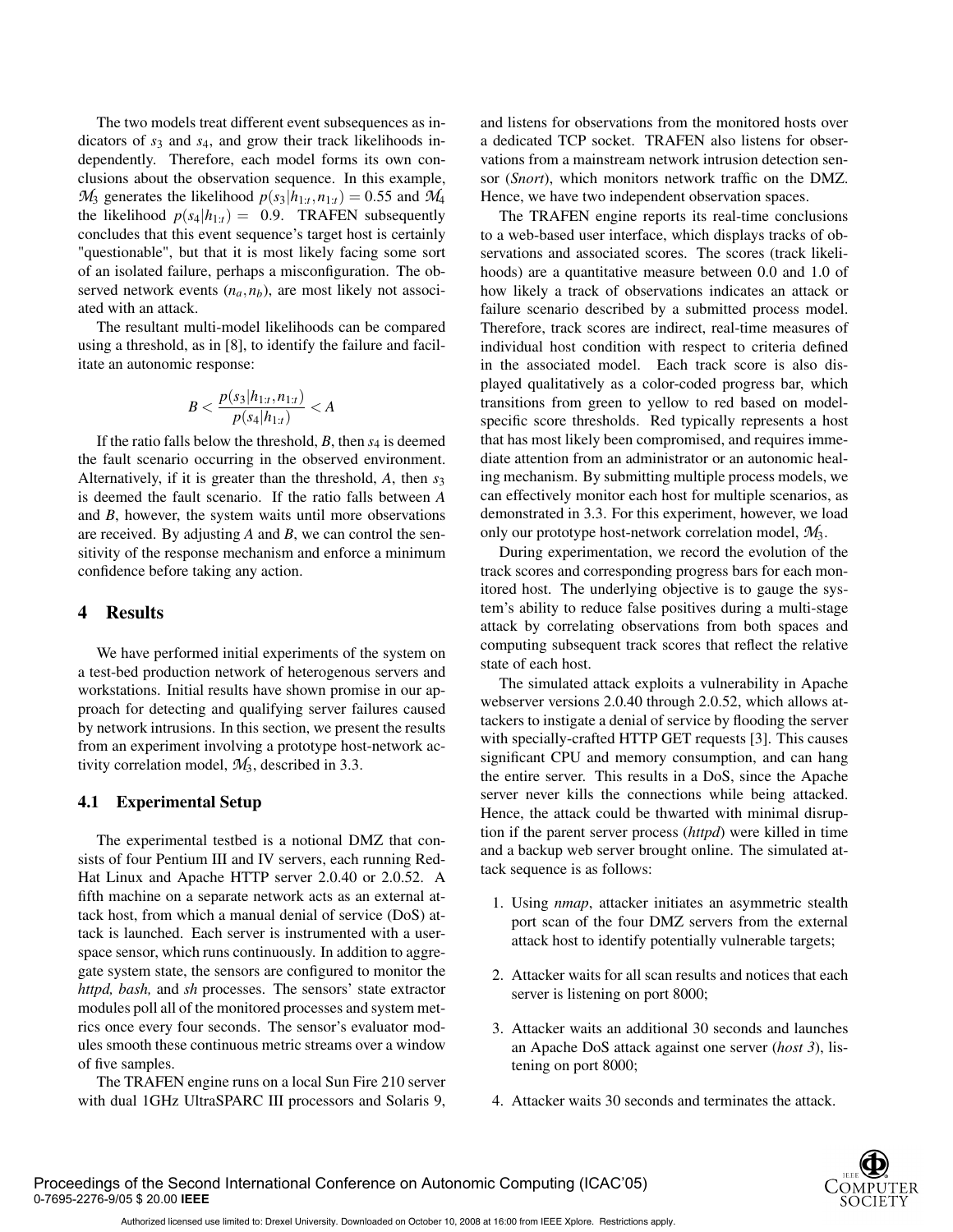

**Figure 5. Progression of the estimated likelihood of compromise for four servers monitored by TRAFEN, using the prototype hostnetwork model,** *M*3**.** *host 3* **is designated as the victim server.**

#### **4.2 Experimental Results**

The sensors were run for a sufficient period of time prior to data collection and online analysis to allow for any startup transients to elapse. The time series in Figure 5 shows the evolution of the top track scores for each host over the duration of the experiment, approximately 10 minutes. The y-axis is the likelihood of compromise, as determined for each server by the submitted process model, *M*3. For this model, scores (likelihoods) below 0.5 are denoted as low (green) severity, between 0.5 and 0.9 as medium (yellow), and above 0.9 as high (red).

This graph shows the classification and detection performance of the model before, during, and after the simulated manual DoS attack. Initially, the state estimate for each server is *Nominal*. Soon after the scan initiation (280 seconds into experiment), each server transitions to the *Questionable* state. When the DoS flood is launched against *host 3* at 396 seconds, its score suddenly jumps again, quickly moving it to the *Compromised* state. The other three servers continue normal operation, and remain in the *Questionable* state. At 415 seconds, just 19 seconds after the start of the DoS flood, the victim's likelihood has grown to 0.95. At this stage, an administrator or autonomic healing mechanism could concentrate on mitigating the compromise on *host 3* by terminating the pertinent *httpd* process(es), which are clearly identified in the host observations, as shown in 3.2.

Figure 6 shows the aggregate growth in host observations reported to TRAFEN over the same time frame. This graph



**Figure 6. Host observations generated by each monitored host's user-space sensor and reported to TRAFEN.**

illustrates how the four servers generate similar levels of host observations until the actual DoS commences. Most apparent is the sudden and significant jump in aggregate host observations generated by the victim server (*host 3*) shortly after attack initiation. Examination of this trend and the graph in Figure 5 reveals the clear correlation between simple, short-term anomalies in host behavior and suspicious network reconnaissance activities. In this trial, the user-space sensor provides the underlying indicators that drive the victim server's state estimate to *Compromised*, enabling rapid detection while the attack is still underway.

Table 2 provides a drill-down comparison of host-level behavior during the experiment, as reported by each server's user-space sensor and the deployed *Snort* sensor. There are several data points within this table that plainly differentiate the victim, *host 3*, from the unaffected servers. Most profound is the exclusive prevalence of *PROC.MEM* observations, which correspond to the acute growth in memory utilization of the overloaded Apache server (*httpd*) processes in response to the HTTP request flood. Likewise, the *PROC.SPAWN* observations correspond primarily to the forking of child server processes for handling the incoming requests. It is especially worth noting how the distribution of *Snort* reconnaissance observations is relatively uniform across the four servers. Therefore, despite each server being equally vulnerable to the same exploit, and experiencing comparable attack precursors, only the victim host produces traces of deviant service behavior, subsequently elevating it to the *Compromised* state.

Figure 7 further demonstrates the system's ability to prioritize manual or autonomic responses to the attack. These are screen shots of the front-end TRAFEN display, a real-

Authorized licensed use limited to: Drexel University. Downloaded on October 10, 2008 at 16:00 from IEEE Xplore. Restrictions apply.

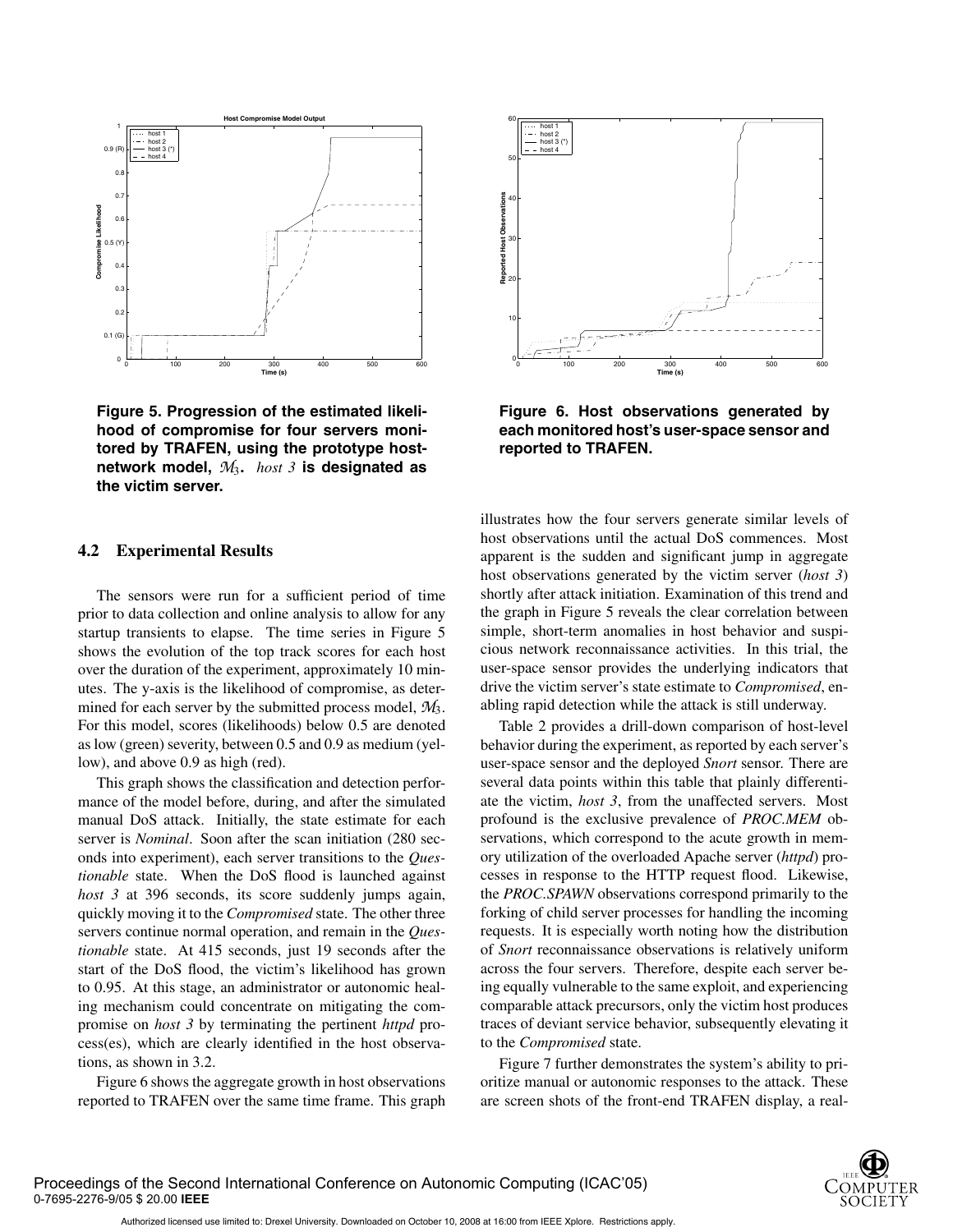| <b>Observation</b> | host 1 |    | host 2 host $3(*)$ | host 4 |
|--------------------|--------|----|--------------------|--------|
| PROC.MEM           |        |    | 22                 |        |
| PROC.CPU           |        |    |                    |        |
| <b>SYS.MEM</b>     |        |    |                    |        |
| SYS.CPU            | 12     | 20 |                    |        |
| PROC.SPAWN         |        |    | 13                 |        |
| SYS.PROCS.GROWTH   |        |    |                    |        |
| Snort              |        |    |                    |        |

**Table 2. Distribution of all host and network observation types reported to TRAFEN**

|   | Model Name         | Alert Status | Score  | Last Modified                | $1$ Obs $1$ |
|---|--------------------|--------------|--------|------------------------------|-------------|
| 国 | ServerFault1 model |              | 0.1000 | Tue Jan 11 13:43:55 EST 2005 | $\sqrt{2}$  |
| 田 | ServerFault1 model |              | 0.1000 | Tue Jan 11 13:43:59 EST 2005 | Б           |
| 田 | ServerFault1 model |              | 0.1000 | Tue Jan 11 13:45:20 EST 2005 | Б           |
| 囝 | ServerFault1 model |              | 0.1000 | Tue Jan 11 13:45:21 EST 2005 | Б           |

(a) 210 seconds into experiment.

|   | Model Name         | Alert Status | Score $\downarrow$ | Last Modified                | Obs |
|---|--------------------|--------------|--------------------|------------------------------|-----|
| 田 | ServerFault1 model |              | 0.6250             | Tue Jan 11 13:48:30 EST 2005 | 15  |
| 田 | ServerFault1 model |              | 0.6250             | Tue Jan 11 13:48:30 EST 2005 | 9   |
| 田 | ServerFault1 model |              | 0.5500             | Tue Jan 11 13:47:17 EST 2005 | 16  |
| 田 | ServerFault1 model |              | 0.5500             | Tue Jan 11 13:48:05 EST 2005 | 17  |

(b) 390 seconds into experiment, 110 seconds after scan start.

|             | Model Name                                                        | Alert Status | $Score +$                  | Last Modified                                                                                | Obs            |
|-------------|-------------------------------------------------------------------|--------------|----------------------------|----------------------------------------------------------------------------------------------|----------------|
| 囲<br>田<br>囲 | ServerFault1 model<br>ServerFault1<br>model<br>ServerFault1 model |              | 0.9500<br>0.6625<br>0.5500 | Tue Jan 11 13:48:59 EST 2005<br>Tue Jan 11 13:49:04 EST 2005<br>Tue Jan 11 13:47:17 EST 2005 | 42<br>10<br>16 |
| 田           | ServerFault1<br>model                                             |              | 0.5500                     | Tue Jan 11 13:48:05 EST 2005                                                                 | 17             |

(c) 415 seconds into experiment, 19 seconds after attack start.

# **Figure 7. Front-end displayed host tracks and severities.**

time dashboard for the track scores and severity levels of each monitored host. The three screen shots were acquired over the course of the experiment and convey to the end user the same information as in Figure 5.

Overall, the results from this initial experiment demonstrate how our non-intrusive user-space host sensors can, with fairly minimal effort, be tuned to adequately detect and report low-level abnormalities that are essential to highlevel intrusion detection.

# **5 Analysis and Future Work**

We are presently working on the implementation and testing of the existing models and sensors. A much largerscale experiment is planned, which will entail a comprehensive evaluation of the system's scalability (as defined in 2.3) when deployed across dozens of virtual, heterogenous servers. We are confident, however, that these initial results from a network DMZ indicate the potential scalability improvement offered by our system.

We are experimenting with a more extensive range of process models that describe system behavior at different levels of abstraction. The objective is to determine which types of models perform best with minimal training or calibration to enable rapid deployment across multiple networks. This is also the case for the user-space sensor, which we will continue to build on by adding additional monitored performance metrics.

#### **Additional work in progress:**

- Integrate a feedback loop to administer self-healing actions based on the broader enterprise awareness attained through the existing system. This autonomic healing mechanism will craft suitable responses to protect mission-critical services based on the conclusions generated by the process models. This will comprise a response module integrated into the TRAFEN platform, and a host-based effector. The effectors will execute TRAFEN response directives, such as the termination of compromised processes.
- Implement a level-2 aggregator model. Part of the autonomic utility of this system is to dynamically finetune the anomaly detection parameters, such as metric thresholds, in order to enhance runtime performance and reduce the occurrence of possible false positives at higher levels in the system. This process model will monitor entire groups of servers and track runtime statistics of host observation frequencies to derive a global baseline. This will improve the detection accuracy of individual system behavior models by helping identify outliers amongst larger server populations.